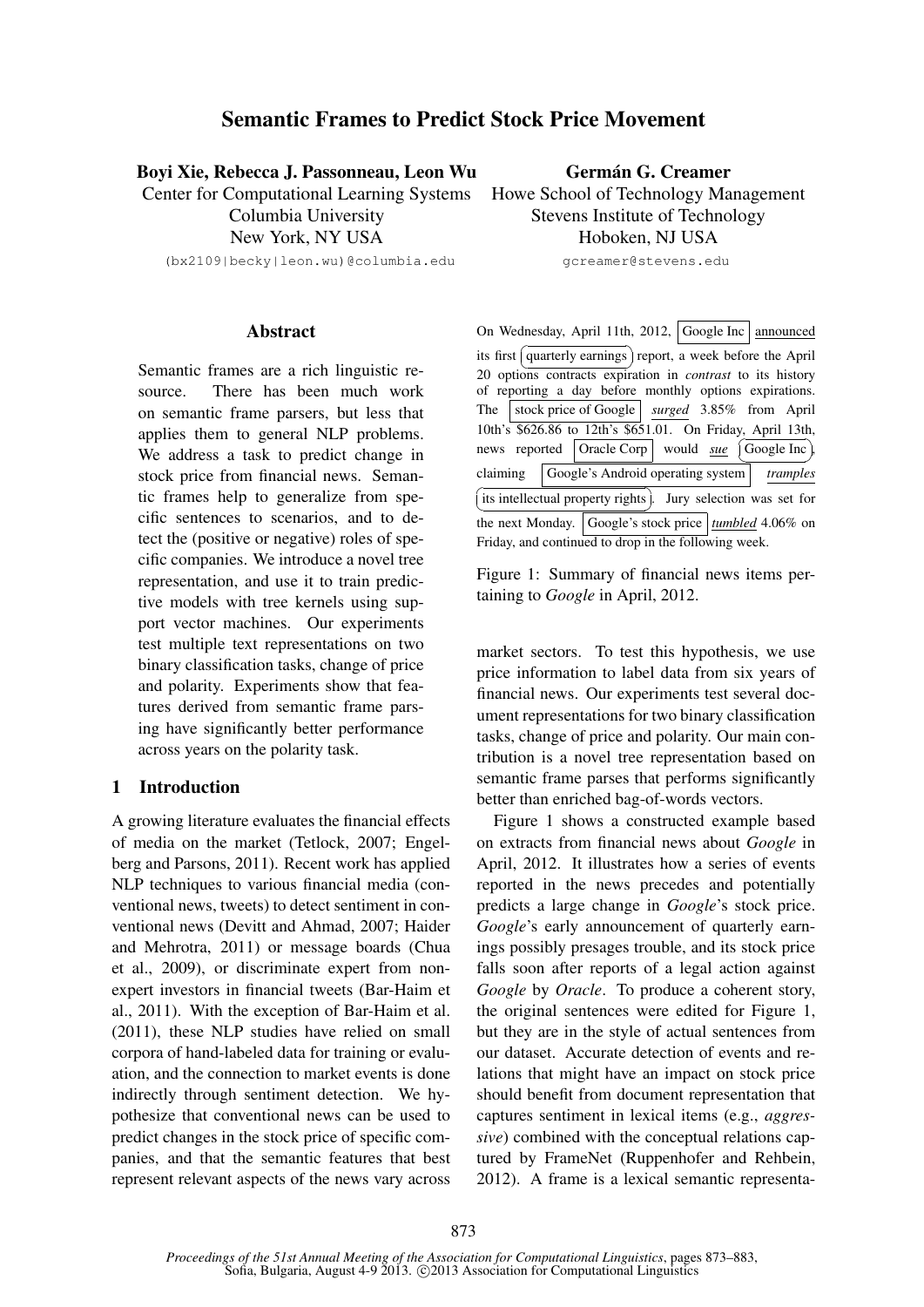tion of the conceptual roles played by parts of a clause, and relates different lexical items (e.g., *report, announce*) to the same situation type. In the figure, some of the words that evoke frames have been underlined, and role fillers are outlined by boxes or ovals. Sentiment words are in italics.

To the best of our knowledge, this paper is the first to apply semantic frames in this domain. On the polarity task, the semantic frame features encoded as trees perform significantly better across years and sectors than bag-of-words vectors (BOW), and outperform BOW vectors enhanced with semantic frame features, and a supervised topic modeling approach. The results on the price change task show the same trend, but are not statistically significant, possibly due to the volatility of the market in 2007 and the following several years. Yet even modest predictive performance on both tasks could have an impact, as discussed below, if incorporated into financial models such as Rydberg and Shephard (2003). We first discuss the motivation and related work. Section 4 presents vector-based and tree-based features from semantic frame parses, and section 5 describes our dataset. The experimental design and results appear in the following section, followed by discussion and conclusions.

### 2 Motivation

Financial news is a rich vein for NLP applications to mine. Many news organizations that feature financial news, such as Reuters, the Wall Street Journal and Bloomberg, devote significant resources to the analysis of corporate news.

Much of the data that would support studies of a link between the news media and the market are publicly available. As pointed out by Tetlock et al. (2008), linguistic communication is a potentially important source of information about firms' fundamental values. Because very few stock market investors directly observe firms' production activities, they get most of their information secondhand. Their three main sources are analysts' forecasts, quantifiable publicly disclosed accounting variables, and descriptions of firms' current and future profit-generating activities. If analyst and accounting variables are incomplete or biased measures of firms' fundamental values, linguistic variables may have incremental explanatory power for firms' future earnings and returns.

Consider the following sentences:

*Oracle sued Google in August 2010, saying Google's Android mobile operating system infringes its copyrights and patents for the Java programming language.* (a)

*Oracle has accused Google of violating its intellectual property rights to the Java programming language.* (b)

*Oracle has blamed Google and alleged that the latter has committed copyright infringement related to Java programming language held by Oracle.* (c)

*Oracle's Ellison says couldn't sway Google on Java.* (d)

Sentences *a*, *b* and *c* are semantically similar, but lexically rather distinct: the shared words are the company names and *Java (programming language)*. Bag-of-Words (BOW) document representation is difficult to surpass for many document classification tasks, but cannot capture the degree of semantic similarity among these sentences. Methods that have proven successful for paraphrase detection (Deerwester et al., 1990; Dolan et al., 2004), as in the main clauses of *b* and *c*, include latent variable models that simultaneously capture the semantics of words and sentences, such as latent semantic analysis (LSA) or latent Dirichlet allocation (LDA). However, our task goes beyond paraphrase detection. The first three sentences all indicate an adversarial relation of *Oracle* to *Google* involving a negative judgement. It would be useful to capture the similarities among all three of these sentences, and to distinguish the role of each company (who is suing and who is being sued). Further, these three sentences potentially have a greater impact on market perception of *Google* in contrast to a sentence like *d*, that refers to the same conflict more indirectly, and whose main clause verb is *say*. We hypothesize that semantic frames can address these issues.

Most of the NLP literature on semantic frames addresses how to build robust semantic frame parsers, with intrinsic evaluation against gold standard parses. There have been few applications of semantic frame parsing for extrinsic tasks. To test for measurable benefits of semantic frame parsing, this paper poses the following questions:

- 1. Are semantic frames useful for document representation of financial news?
- 2. What aspects of frames are most useful?
- 3. What is the relative performance of document representation that relies on frames?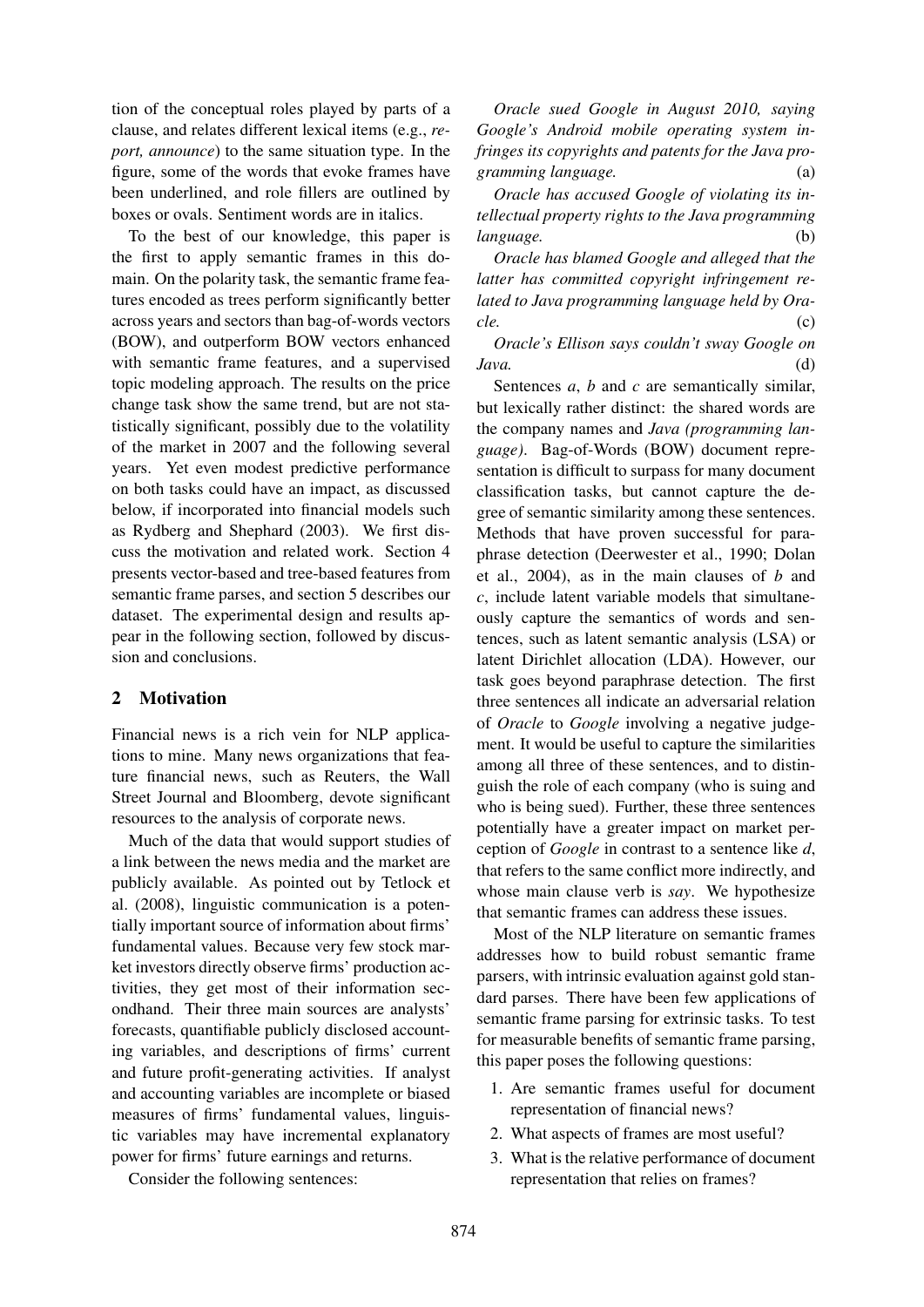4. What improvements could be made to best exploit semantic frames?

Our work is not aimed at investment profit. Rather, we investigate whether computational linguistic methodologies can improve our understanding of a company's fundamental market value, and whether linguistic information derived from news produces a consistent enough result to benefit more comprehensive financial models.

# 3 Related Work

NLP has recently been applied to financial text for market analysis, primarily using bag-ofwords (BOW) document representation. Luss and d'Aspremont (2008) use text classification to model price movements of financial assets on a per-day basis. They try to predict the direction of return, and abnormal returns, defined as an absolute return greater than a predefined threshold. Kogan et al. (2009) address a text regression problem to predict the financial risk of investment in companies. They analyze 10-K reports to predict stock return volatility. They also predict whether a company will be delisted following its 10-K report. Ruiz et al. (2012) correlate text with financial time series volume and price data. They find that graph centrality measures like page rank and degree are more strongly correlated to both price and traded volume for an aggregation of similar companies, while individual stocks are less correlated. Lavrenko et al. (2000) present an approach to identify news stories that influence the behavior of financial markets, and predict trends in stock prices based on the content of news stories that precede the trends. Luss and d'Aspremont (2008) and Lavrenko et al. (2000) both point out the desire for document feature engineering as future research directions. We explore a rich feature space that relies on frame semantic parsing.

Sentiment analysis figures strongly in NLP work on news. General Inquirer (GI), a content analysis program, is used to quantify pessimism of news in Tetlock (2007) and Tetlock et al. (2008). Other resources for sentiment detection include the Dictionary of Affect in Language (DAL) to score the prior polarity of words, as in Agarwal et al. (2011) on social media data. Our study incorporates DAL scores along with other features.

FrameNet is a rich lexical resource (Fillmore et al., 2003), based on the theory of frame semantics (Fillmore, 1976). There is active research

| Category   | Features                  | Value type                       |
|------------|---------------------------|----------------------------------|
| Frame      | F, FT, FE                 |                                  |
| attributes | wF, wFT, wFE              | $\mathbb{R}_{\geq 0}$            |
| <b>BOW</b> | UniG, BiG, TriG           | N                                |
|            | wUniG, wBiG, wTriG        | $\mathbb{R}_{\geq 0}$            |
| pDAL       | all-Pls, all-Act, all-Img | $\mathbb{R}_{\sim\mu=0,std=1}$   |
|            | VB-Pls, VB-Act, VB-Img    | $\mathbb{R}_{\sim\mu=0,std=1}$   |
|            | JJ-Pls, JJ-Act, JJ-Img    | $\mathbb{R}_{\sim \mu=0, std=1}$ |
|            | RB-Pls, RB-Act, RB-Img    | $\mathbb{R}_{\sim \mu=0, std=1}$ |

Table 1: FWD features (Frame, bag-of-Words, part-of-speech DAL score) and their value types.

to build more accurate parsers (Das and Smith, 2011; Das and Smith, 2012). Semantic role labeling using FrameNet has been used to identify an opinion with its holder and topic (Kim and Hovy, 2006). For deep representation of sentiment analysis, Ruppenhofer and Rehbein (2012) propose SentiFrameNet.

Our work addresses classification tasks that have potential relevance to an influential financial model (Rydberg and Shephard, 2003). This model decomposes stock price analysis of financial data into a three-part ADS model - *activity* (a binary process modeling the price move or not), *direction* (another binary process modeling the direction of the moves) and *size* (a number quantifying the size of the moves). Our two binary classification tasks for news, price change and polarity, are analogous to their *activity* and *direction*. In contrast to the ADS model, our approach does not calculate the conditional probability of each factor. At present, our goal is limited to the determination of whether NLP features can uncover information from news that could help predict stock price movement or support analysts' investigations.

# 4 Methods

We propose two approaches for the use of semantic frames. The first is a rich vector space based on semantic frames, word forms and DAL affect scores. The second is a tree representation that encodes semantic frame features, and depends on tree kernel measures for support vector machine classification. The semantic parses of both methods are derived from SEMAFOR<sup>1</sup> (Das and Smith, 2012; Das and Smith, 2011), which solves the semantic parsing problem by rule-based target identification, log-linear model based frame identification and frame element filling.

<sup>1</sup>http://www.ark.cs.cmu.edu/SEMAFOR.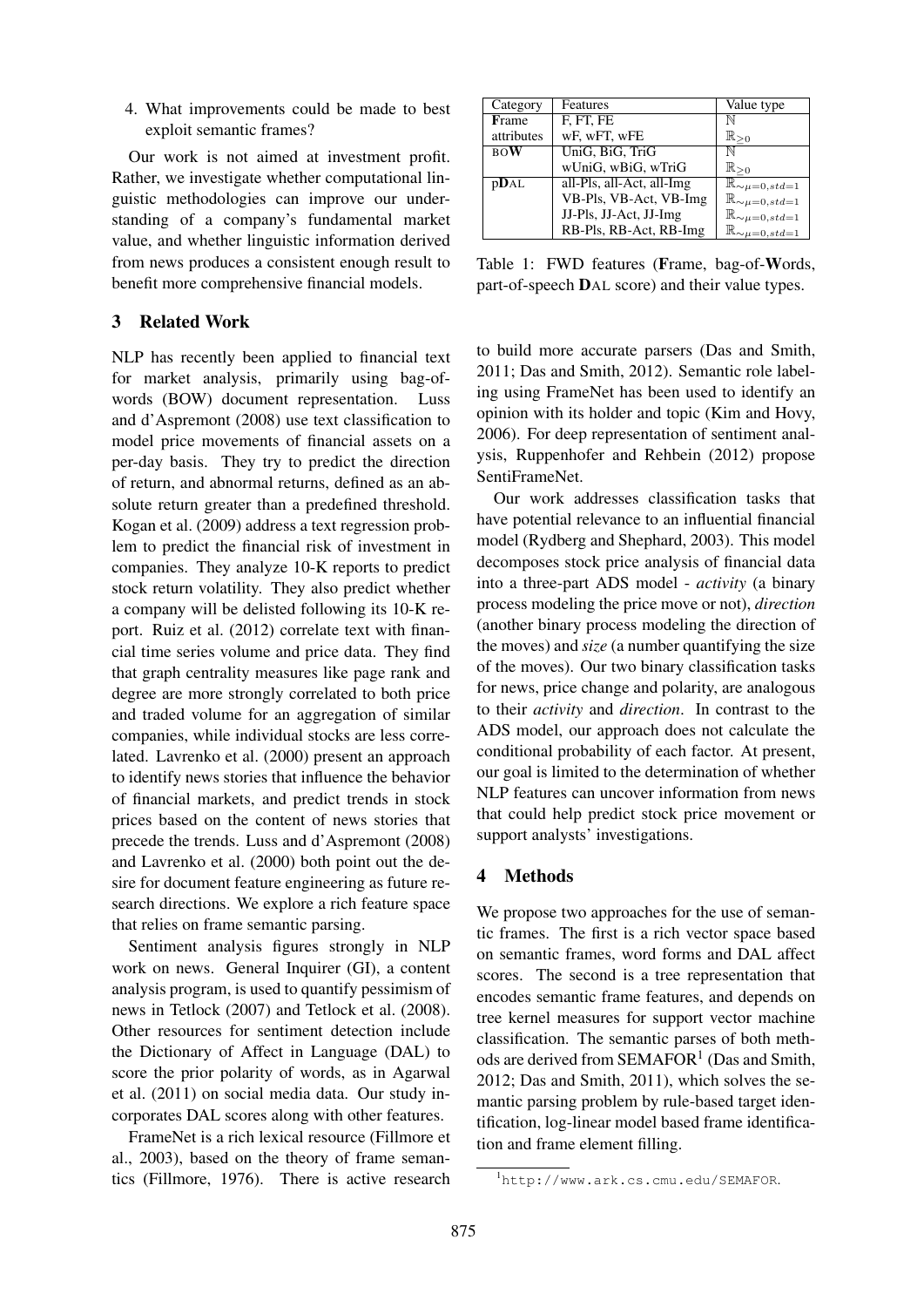| Frame $(F)$    | Judgment_comm.      | Commerce_buy  |
|----------------|---------------------|---------------|
|                | accuse              | buy           |
| Target (FT)    | sue                 | purchase      |
|                | charge              | bid           |
| Frame          | <b>COMMUNICATOR</b> | <b>BUYER</b>  |
| Element        | <b>EVALUEE</b>      | <b>SELLER</b> |
| F <sub>E</sub> | <b>REASON</b>       | GOODS         |

Table 2: Sample frames.

#### 4.1 Semantic Frame based FWD Features

Table 1 lists 24 types of features, including semantic Frame attributes, bag-of-Words, and scores for words in the Dictionary of Affect in Language by part of speech (pDAL). We refer to these features as FWD features throughout the paper. FWD features are used alone and in combinations.

FrameNet defines hundreds of frames, each of which represents a scenario associated with semantic roles, or frame elements, that serve as participants in the scenario the frame signifies. Table 2 shows two frames. The frame *Judgment communication* (*JC* or *Judgment comm.* in the rest of the paper) represents a scenario in which a COMMUNICATOR communicates a judgment of an EVALUEE for some REASON. It is evoked by (target) words such as *accuse* or *sue*.

Here we use  $F$  for the frame name,  $FT$  for the target words, and FE for frame elements. We use both frequency and weighted scores. For example, we define *idf*-adjusted weighted frame features, such as  $wF$  for attribute F in document d as  $wF_{F,d} = f(F,d) \times log \frac{|D|}{|d \in D \cdot F \in d|}$ , where  $f(F,d)$ is the frequency of frame  $F$  in  $d$ ,  $D$  is the whole document set and |·| is the cardinality operator.

Bag-of-Words features include term frequency and *tfidf* of unigrams, bigrams, and trigrams.

DAL (Dictionary of Affect in Language) is a psycholinguistic resource to measure the emotional meaning of words and texts (Whissel, 1989). It includes 8,742 words that were annotated for three dimensions: Pleasantness (Pls), Activation (Act), and Imagery (Img). Agarwal et al. (2009) introduced part-of-speech specific DAL features for sentiment analysis. We follow their approach by averaging the scores for all words, verb only, adjective only, and adverb only words. Feature values are normalized to mean of zero and standard deviation of one.

### 4.2 SemTree Feature Space and Kernels

We propose SemTree as another feature space to encode semantic information in trees. SemTree can distinguish the roles of each company of interest, or *designated object* (e.g. who is suing and who is being sued).

#### 4.2.1 Construction of Tree Representation

The semantic frame parse of a sentence is a forest of trees, each of which corresponds to a semantic frame. SemTree encodes the original frame structure and its leaf words and phrases, and highlights a designated object at a particular node as follows. For each lexical item (target) that evokes a frame, a backbone is found by extracting the path from the root to the role filler mentioning a designated object; the backbone is then reversed to promote the designated object. If multiple frames have been assigned to the same designated object, their backbones are merged. Lastly, the frame elements and frame targets are inserted at the frame root.

The top of Figure 2 shows the semantic parse for sentence *a* from section 2; we use it to illustrate tree construction for designated object *Oracle*. The parse has two frames (Figure 2-(1) $\&$ (2)), one corresponding to the main clause (verb *sue*), and the other for the tenseless adjunct (verb *say*). The reversed paths extracted from each frame root to the designated object *Oracle* become the backbones (Figures 2-(3) $\&$ (4)). After merging the two backbones we get the resulting SemTree, as shown in Figure 2-(5). By the same steps, this sentence would also yield a SemTree with *Google* at the root, in the role of EVALUEE.

#### 4.2.2 Kernels and Tree Substructures

The tree kernel (Moschitti, 2006; Collins and Duffy, 2002) is a function of tree similarity, based on common substructures (tree fragments). There are two types of substructures. A subtree (ST) is defined as any node of a tree along with all its descendants. A subset tree (SST) is defined as any node along with its immediate children and, optionally, part or all of the children's descendants. Each tree is represented by a  $d$  dimensional vector where the  $i$ 'th component counts the number of occurrences of the  $i$ 'th tree fragment.

Define the function  $h_i(T)$  as the number of occurrences of the  $i$ 'th tree fragment in tree T, so that T is now represented as  $h(T)$  =  $(h_1(T), h_2(T), ..., h_d(T))$ . We define the set of nodes in tree  $T_1$  and  $T_2$  as  $N_{T_1}$  and  $N_{T_2}$  respectively. We define the indicator function  $I_i(n)$  to be 1 if subtree  $i$  is seen rooted at node  $n$ , and 0 otherwise. It follows that  $h_i(T_1) = \sum_{n_1 \in N_{T_1}} I_i(n_1)$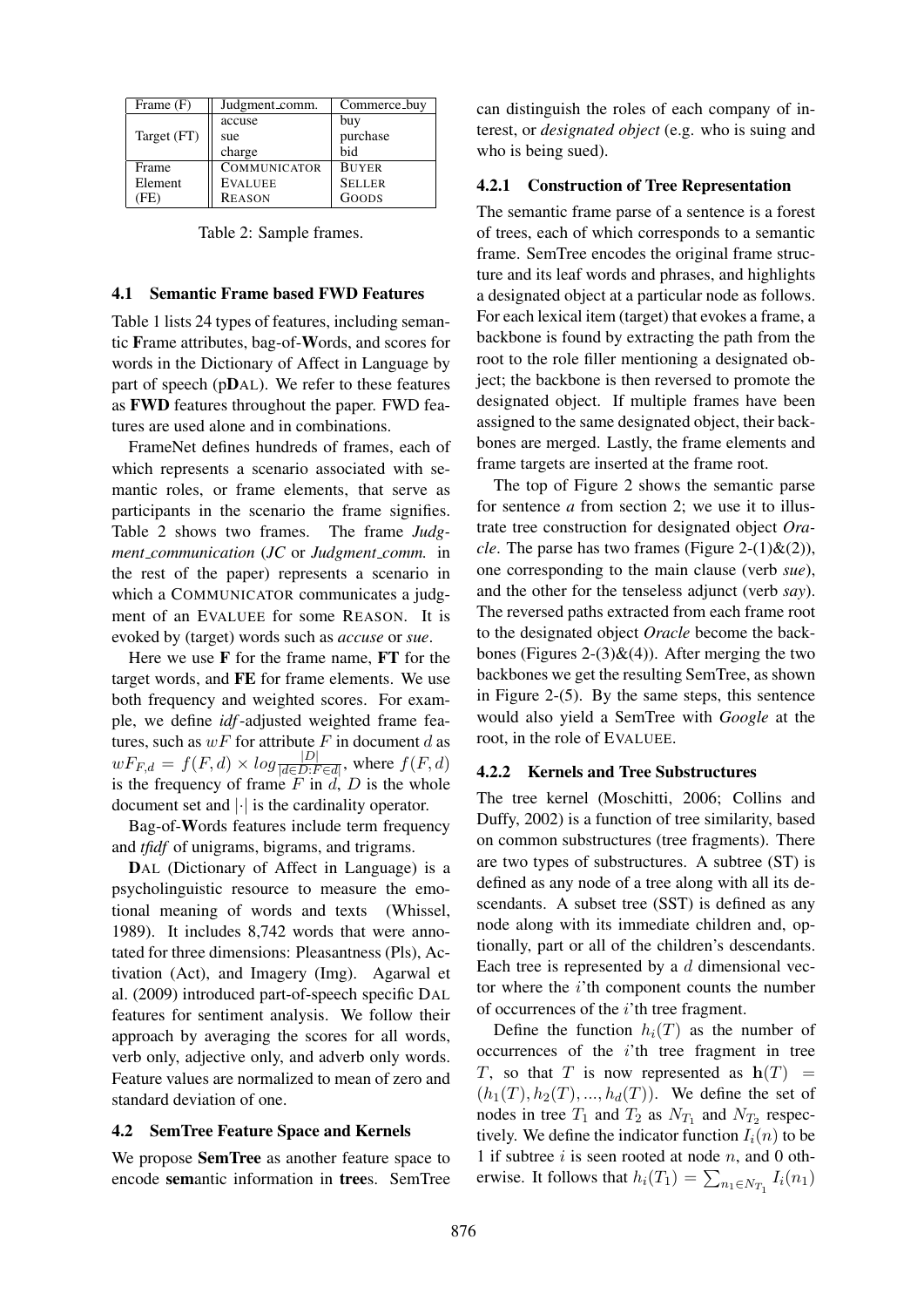Designated object: Oracle (ORCL) Sentence: Oracle sued Google in August 2010, saying Google's Android mobile operating system infringes its copyrights and patents for the Java programming language.

SRL: [OracleJC.FE.Communicator,Stmt.FE.Speaker] [SuedJC.Target] [GoogleJC.FE.Evaluee] in August 2010, [sayingStmt.Target] [Googles Android mobile operating system infringes its copyrights and patents for the Java programming language  $_{Stmt, FE. Message}$ 



Figure 2: Constructing a tree representation for the designated object *Oracle* in sentence shown.

and  $h_i(T_2) = \sum_{n_2 \in N_{T_2}} I_i(n_2)$ . Their similarity can be efficiently computed by the inner product,

$$
K(T_1, T_2) = \mathbf{h}(T_1) \cdot \mathbf{h}(T_2)
$$
  
=  $\sum_i h_i(T_1) h_i(T_2)$   
=  $\sum_i (\sum_{n_1 \in N_{T_1}} I_i(n_1)) (\sum_{n_2 \in N_{T_2}} I_i(n_2))$   
=  $\sum_{n_1 \in N_{T_1}} \sum_{n_2 \in N_{T_2}} \sum_i I_i(n_i) I_i(n_2)$   
=  $\sum_{n_1 \in N_{T_1}} \sum_{n_2 \in N_{T_2}} \Delta(n_1, n_2)$ 

where  $\Delta(n_1, n_2)$  is the number of common fragments rooted in the nodes  $n_1$  and  $n_2$ . If the productions of these two nodes (themselves and their immediate children) differ,  $\Delta(n_1, n_2) = 0$ ; otherwise iterate their children recursively to evaluate  $\Delta(n_1,n_2)=\prod_{j}^{|children|}(\sigma+\Delta(c_{n_1}^j,c_{n_2}^j))$  , where  $\sigma = 0$  for ST kernel and  $\sigma = 1$  for SST kernel.

The kernel computational complexity is  $O(|N_{T_1}| \times |N_{T_2}|)$ , where all pairwise comparisons are carried out between  $T_1$  and  $T_2$ . However, there are fast algorithms for kernel computation that run in linear time on average, either by dynamic programming (Collins and Duffy, 2002), or pre-sorting production rules before training (Moschitti, 2006). We use the latter.

### 5 Dataset

We use publicly available financial news from Reuters from January 2007 through August 2012. This time frame includes a severe economic downturn in 2007-2010 followed by a modest recovery in 2011-2012.

An information extraction pipeline is used to pre-process the data. News full text is extracted from HTML. The timestamp of the news is extracted for a later alignment with stock price information, which will be discussed in section 6. The company mentioned is identified by a rule-based matching of a finite list of companies.

There are a total of 10 sectors in the Global Industry Classification Standard (GICS), an industry taxonomy used by the S&P  $500<sup>2</sup>$  To explore our approach for this domain, we select three sectors for our experiment: Telecommunication Services (TS, the sector with the smallest number of companies), Information Technology (IT), and Consumer Staples (CS), due to our familiarity with the companies in these sectors and an expectation of different characteristics they may exhibit. In the expectation there would be semantic differences associated with these sectors, experiments are performed independently for each sector. There are also differences in the number of companies in the sector, and the amount of news.

We bin news articles by sector. We remove articles that only list stock prices or only show tables of accounting reports. The first preprocessing step is to extract sentences that mention the

<sup>&</sup>lt;sup>2</sup>Standard & Poor's 500 is an equity market index that includes 500 U.S. leading companies in leading industries.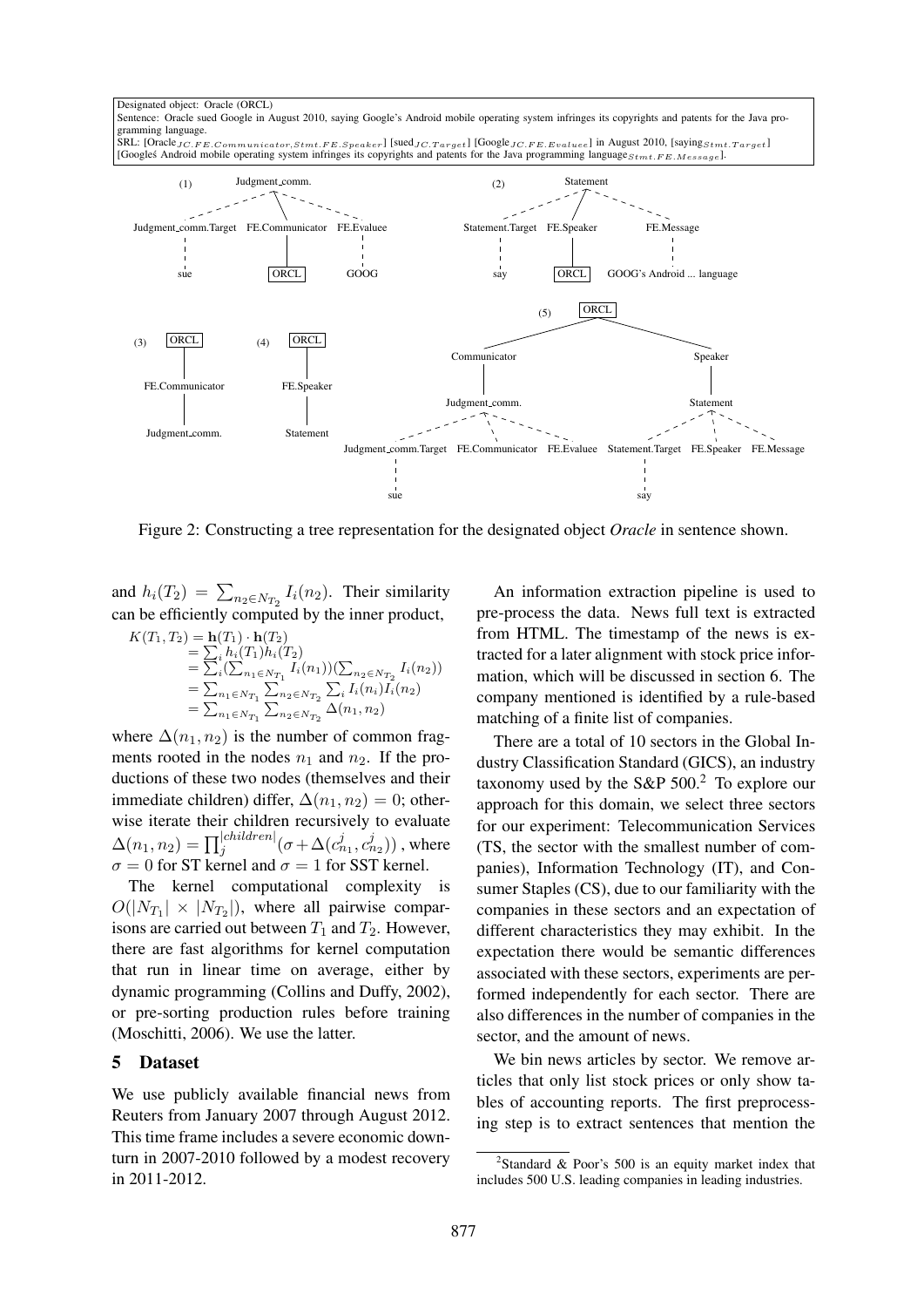|                  | $CS(N=40)$         | IT $(N=69)$     | $TS(N=8)$         |
|------------------|--------------------|-----------------|-------------------|
| $avg \# news$    | $5.702 \pm 749$    | 13446±1.272     | $2.177 \pm 188$   |
| avg # sentences  | $16,090 \pm 2,316$ | 48,929±5,927    | $6,970 \pm 1,383$ |
| avg # com./sent. | $1.07 \pm 0.01$    | $1.06 \pm 0.20$ | $1.14 \pm 0.03$   |
| avg # total      | $17,131 \pm 2,339$ | 51,306±8,637    | $7,947 \pm 1,576$ |

Table 3: Data statistics of mean and standard deviation by year from January 2007 to August 2012, for three sectors, with the number of companies.

relevant companies. Each data instance is a sentence and one of the target companies it mentions. Table 3 summarizes the data statistics. For example, the consumer staples sector has 40 companies. It has an average of 5,702 news articles (16,090 sentences) per year. Each sentence that mentions a consumer staple company mentions 1.07 companies on average. On average, this sector has 17,131 instances per year.

### 6 Experiments

Our current experiments are carried out for each year, training on one year and testing on the next. The choice to use a coarse time interval with no overlap was an expedience to permit more numerous exploratory experiments, given the computational resources these experiments require. We test the influence of news to predict (1) a change in stock price (*change* task), and (2) the polarity of change (increase vs. decrease; *polarity* task). Experiments evaluate the FWD and SemTree feature spaces compared to two baselines: bag-of-words (BOW) and supervised latent Dirichlet allocation (sLDA) (Blei and McAuliffe, 2007). BOW includes features of unigram, bigram and trigram. sLDA is a statistical model to classify documents based on LDA topic models, using labeled data. It has been applied to and shown good performance in topical text classification, collaborative filtering, and web page popularity prediction problems.

#### 6.1 Labels, Evaluation Metrics, and Settings

We align publicly available daily stock price data from Yahoo Finance with the Reuters news using a method to avoid back-casting. In particular, we use the daily adjusted closing price - the price quoted at the end of a trading day (4PM US Eastern Time), then adjusted by dividends, stock split, and other corporate actions. We create two types of labels for news documents using the price data, to label the existence of a change and the direction of change. Both tasks are treated as binary classification problems. Based on the finding of a one-day delay of the price response to the information embedded in the news by Tetlock et al. (2008), we use  $\Delta t = 1$  in our experiment. To constrain the number of parameters, we also use a threshold value  $(r)$  of a 2% change, based on the distribution of price changes across our data. In future work, this could be tuned to sector or time.

change=
$$
\begin{cases}\n+1 & \text{if } \frac{|p_{t(0)+\Delta t} - p_{t(-1)}|}{p_{t(-1)}} > r \\
-1 & \text{otherwise}\n\end{cases}
$$
\npolarity=
$$
\begin{cases}\n+1 & \text{if } p_{t(0)+\Delta t} > p_{t(-1)} \text{ and } change = +1 \\
-1 & \text{if } p_{t(0)+\Delta t} < p_{t(-1)} \text{ and } change = +1\n\end{cases}
$$

 $p_{t(-1)}$  is the adjusted closing price at the end of the last trading day, and  $p_{t(0)+\Delta t}$  is the price of the end of the trading day after the  $\Delta t$  day delay. Only the instances with changes are included in the *polarity* task.

There is high variance across years in the proportion of positive labels, and often highly skewed classes in one direction or the other. The average ratios of +/- classes for *change* and *polarity* over the six years' data are  $0.73$  (std=0.35) and  $1.12$ (std=0.25), respectively. Because the time frame for our experiments includes an economic crisis followed by a recovery period, we note that the ratio between increase and decrease of price flips between 2007, where it is 1.40, and 2008, where it is 0.71. Accuracy is very sensitive to skew: when a class has low frequency, accuracy can be high using a baseline that makes prediction on the majority class. Given the high data skew, and the large changes from year to year in positive versus negative skew, we use a more robust evaluation metric.

Our evaluation relies on the Matthews correlation coefficient (MCC, also known as the  $\phi$ coefficient) (Matthews, 1975) to avoid the bias of accuracy due to data skew, and to produce a robust summary score independent of whether the positive class is skewed to the majority or minority. In contrast to f-measure, which is a classspecific weighted average of precision and recall, and whose weighted version depends on a choice of whether the class-specific weights should come from the training or testing data, MCC is a single summary value that incorporates all 4 cells of a  $2 \times 2$  confusion matrix (TP, FP, TN and FN for True or False Positive or Negative). We have also observed that MCC has a lower relative standard deviation than f-measure.

For a  $2 \times 2$  contingency table, MCC corresponds to the square root of the average  $\chi^2$  statistic  $\sqrt{\chi^2/n}$ , with values in [-1,1]. It has been sug-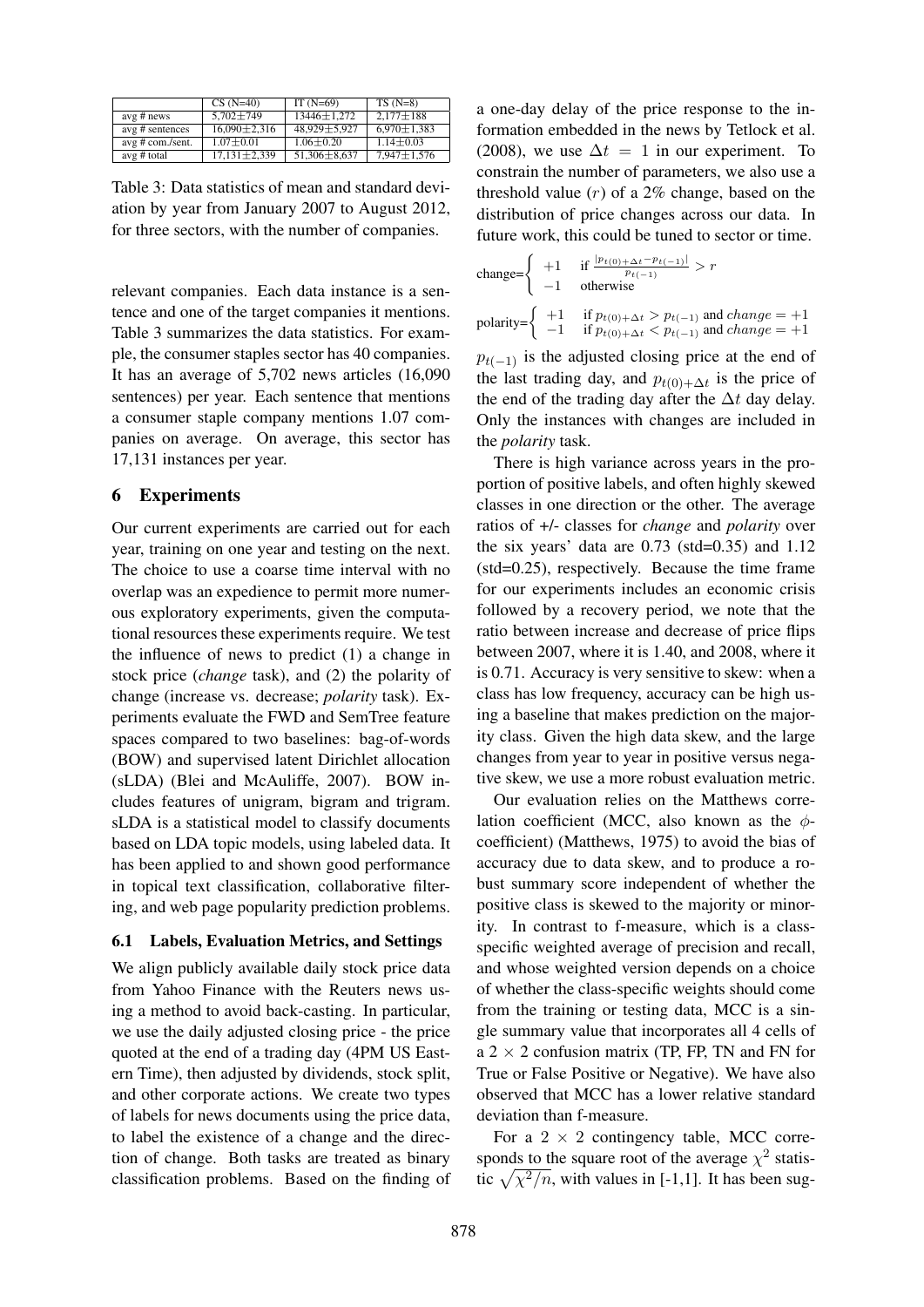|            |                                   | Change   |                               |                   |
|------------|-----------------------------------|----------|-------------------------------|-------------------|
| test years | <b>BOW</b>                        | sLDA     | <b>FWD</b>                    | <b>SemTreeFWD</b> |
|            | <b>Consumer Staples</b>           |          |                               |                   |
| 2008-2010  | 0.1015                            | 0.0774   | 0.1079                        | 0.1426            |
| 2011-2012  | 0.1663                            | 0.1203   | 0.1664                        | 0.1736            |
| 5 years    | 0.1274                            | 0.0945   | 0.1313                        | 0.1550            |
|            | <b>Information Technology</b>     |          |                               |                   |
| 2008-2010  | 0.0580                            | 0.0585   | 0.0701                        | 0.0846            |
| 2011-2012  | 0.0894                            | 0.0681   | 0.1076                        | 0.1273            |
| 5 years    | 0.0705                            | 0.0623   | 0.0851                        | 0.1017            |
|            | <b>Telecommunication Services</b> |          |                               |                   |
| 2008-2010  | 0.1501                            | 0.1615   | 0.1497                        | 0.2409            |
| 2011-2012  | 0.2256                            | 0.2084   | 0.2191                        | 0.4009            |
| 5 years    | 0.1803                            | 0.1803   | 0.1774                        | 0.3049            |
|            |                                   | Polarity |                               |                   |
|            | <b>Consumer Staples</b>           |          |                               |                   |
| 2008-2010  | 0.0359                            | 0.0383   | 0.0956                        | 0.1054            |
| 2011-2012  | 0.0938                            | 0.0270   | 0.1131                        | 0.1285            |
| 5 years    | 0.0590                            | 0.0338   | 0.1026                        | 0.1147            |
| p-value    |                                   | >>0.1000 | 0.0918                        | 0.0489            |
|            |                                   |          | <b>Information Technology</b> |                   |
| 2008-2010  | 0.0551                            | 0.0332   | 0.0697                        | 0.0763            |
| 2011-2012  | 0.0591                            | 0.0516   | 0.0764                        | 0.0857            |
| 5 years    | 0.0567                            | 0.0405   | 0.0723                        | 0.0801            |
| p-value    |                                   | 0.0626   | 0.0948                        | 0.0103            |
|            | <b>Telecommunication Services</b> |          |                               |                   |
| 2008-2010  | 0.0402                            | 0.0464   | 0.0821                        | 0.0745            |
| 2011-2012  | 0.0366                            | 0.0781   | 0.0611                        | 0.0809            |
| 5 years    | 0.0388                            | 0.0591   | 0.0737                        | 0.0770            |
| p-value    |                                   | >>0.1000 | 0.0950                        | 0.0222            |

Table 4: Average MCC for the change and polarity tasks by feature representation, for 2008-2010; for 2011-2012; for all 5 years and associated p-values of ANOVAs for comparison to BOW.

gested as one of the best methods to summarize into a single value the confusion matrix of a binary classification task (Jurman and Furlanello, 2010; Baldi et al., 2000). Given the confusion matrix  $\begin{pmatrix} TP & FN \\ FP & TN \end{pmatrix}$ :

$$
MCC = \frac{TP \cdot TN - FP \cdot FN}{\sqrt{(TP + FP)(TP + FN)(TN + FP)(TN + FN)}}.
$$

All sentences with at least one company mention are used for the experiment. We remove stop words and use Stanford CoreNLP for partof-speech tagging and named entity recognition. Models are constructed using linear kernel support vector machines for both classification tasks. SVM-light with tree kernels<sup>3</sup> (Joachims, 2006; Moschitti, 2006) is used for both the FWD and SemTree feature spaces.

### 6.2 Results

Table 4 shows the mean MCC values for each task, for each sector. Separate means are shown for the test years of financial crisis (2008-2010) and economic recovery (2011-2012) to highlight the differences in performance that might result from market volatility.

| pos. 1   | dow, investors, index, retail, data          |
|----------|----------------------------------------------|
| pos. $2$ | costs, food, price, prices, named_entity_4   |
| neu.1    | q3, q1, nov, q2, apr                         |
| neu. 2   | cents, million, share, year, quarter         |
| neg.1    | cut, sales, prices, hurt, disappointing      |
| neg. 2   | percent, call, company, fell, named_entity_7 |

Table 5: Sample sLDA topics for consumer staples for test year 2010 (train on 2009), polarity task.

SemTree combined with FWD (SemTreeFWD) generally gives the best performance in both *change* and *polarity* tasks. SemTree results here are based on the subset tree (SST) kernel, because of its greater precision in computing common frame structures and consistently better performance over the subtree (ST) kernel. SemTree also provides interpretable features for manual analysis as discussed in the next section.

Analysis of Variance (ANOVA) tests were performed on the full 5 years for each sector, to compare each feature representation as a predictor of MCC score with the baseline BOW. The ANOVAs yield the p-values shown in Table 4. There were no significant differences from BOW on the *change* task. For *polarity* detection, SemTreeFWD was significantly better than BOW for each sector (see boldface p-values). No other method was significantly better than BOW, although FWD approaches significance on all sectors, and sLDA approaches significance on IT.

sLDA has promising MCC scores for the telecommunication sector, which has only 8 companies, thus many fewer data instances. Table 5 displays a sample of sLDA topics with good performance on polarity for the consumer staples sector for training year 2009. The positive topics are related to stock index details and retail data. The negative topics contain many words with negative sentiment (e.g., *hurt, disappointing*).

### 7 Discussion

### 7.1 Semantic Parse Quality

In general, SEMAFOR parses capture most of the important frames for our purposes. There is, however, significant room for improvement. On a small, randomly selected sample of sentences from all three sectors, two of the authors working independently evaluated the semantic parses, with approximately 80% agreement. Some of the inaccuracies in frame parses result from errors prior to the SEMAFOR parse, such as tokenization or

 $3$ SVM-light: http://svmlight.joachims.org and Tree Kernels in SVM-light: http://disi.unitn.it/moschitti/Tree-Kernel.htm.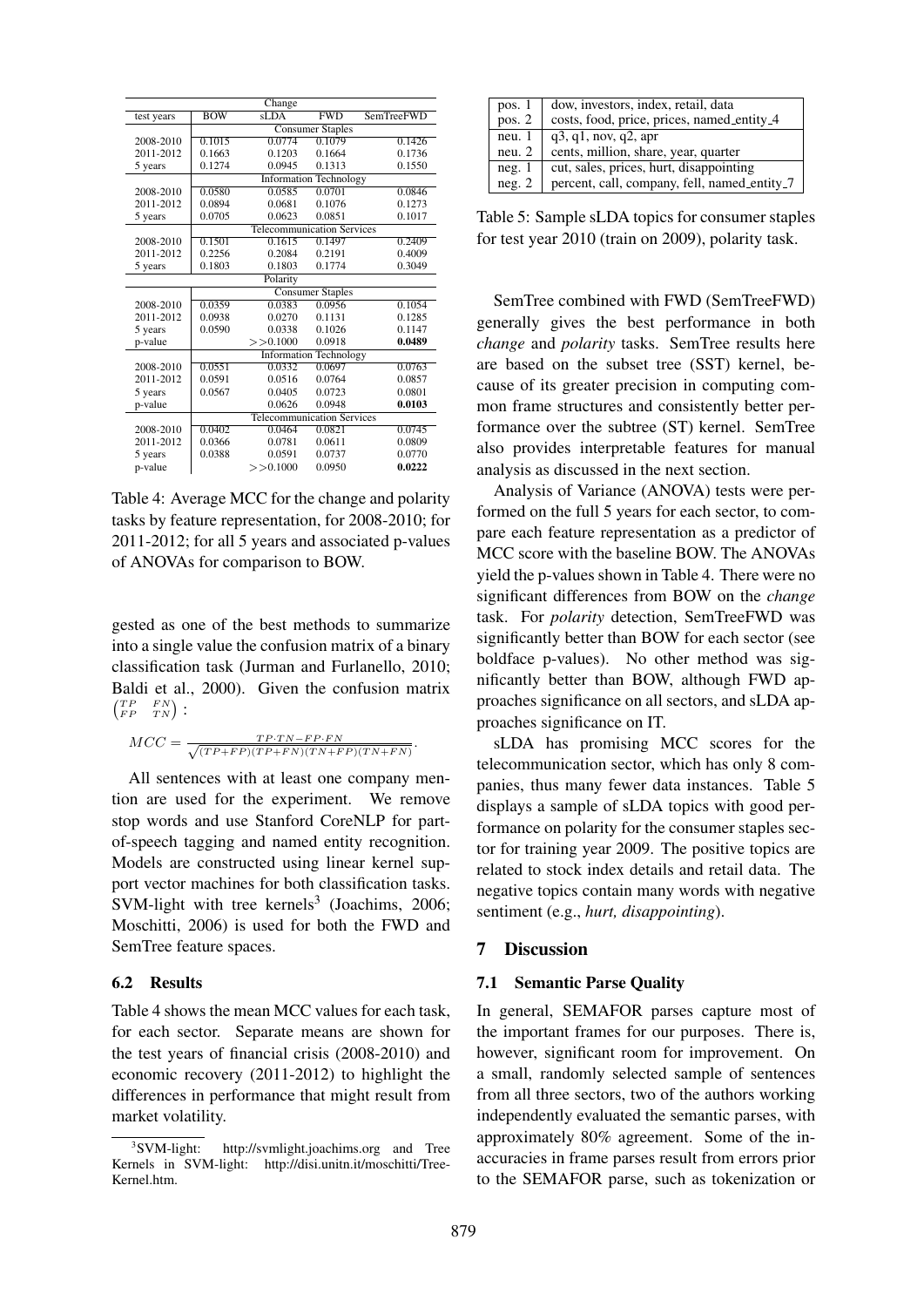| $+$ (Target(jump))                                 |
|----------------------------------------------------|
| $+$ (RECIPIENT( <i>Receiving</i> ))                |
| $+$ (VICTIM( <i>Defend</i> ))                      |
| + (PERCEIVER_AGENTIVE(Perception_active(Target)    |
| (PERCEIVER_AGENTIVE)(PHENOMENON)))                 |
| $+($ DONOR( <i>Giving</i> (Target)(THEME)(DONOR))) |
| $+$ (Target(beats))                                |

- (PHENOMENON(*Perception active*(Target)(PERCEIVER
- AGENTIVE)(PHENOMENON)))

- (TRIGGER(*Response*))

- (Target(cuts))

...

- (VICTIM(*Cause harm*(Target(hurt))(VICTIM)))

Figure 3: Best performing SemTree fragments for increase (+) and decrease (-) of price for consumer staples sector across training years.

dependency parsing errors. The average sentence length for the sample was 33.3 words, with an average of 14 frames per sentence, 3 of them with a GICS company as a role filler. Because SemTree encodes only the frames containing a designated object (company), these are the frames we evaluated. On average, about half the frames with a designated object were correct, and two thirds of those frames we judged to be important. Besides errors due to incorrect tokenization or dependency parsing, we observed that about 8% to 10% of frames were incorrectly assigned to due word sense ambiguity.

#### 7.2 Feature Analysis

The experimental results show the SemTree space to be the one representation tested here that is significantly better than BOW, but only for the *polarity* task. Post hoc analysis indicates this may be due to the aptness of semantic frame parsing for polarity. Limitations in our treatment of time point to directions for improvement regarding the *change* task.

Some strengths of our approach are the separate treatment of different sectors, and the benefits of SemTree features. To analyze which were the best performing features within sectors, we extracted the best performing frame fragments for the *polarity* task using a tree kernel feature engineering method presented in Pighin and Moschitti (2009). The algorithm selects the most relevant features in accordance with the weights estimated by SVM, and uses these features to build an explicit representation of the kernel space. Figure 3 shows the best performing SemTree fragments of the *polarity* task for the consumer staples sector.

Recall that we hypothesized differences in

semantic frame features across sectors. This shows up as large differences in the strength of features across sectors. More strikingly, the same feature can differ in polarity across sectors. For example, in consumer staples, (EVAL-UEE(*Judgment communication*)) has positive polarity, compared with negative polarity in information technology sector. The examples we see indicate that the positive cases pertain to aggressive retail practices that lead to lawsuits with only small fines, but whose larger impact benefits the bottom line. A typical case is the sentence, *The plaintiffs accused Wal-Mart of discriminating against disabled customers by mounting "point-of-sale" terminals in many stores at elevated heights that cannot be reached.* Lawsuits in the IT sector, on the other hand, are often about technology patent disputes, and are more negative, as illustrated by our example sentence in Figure 2.

SemTree features capture the differences between semantic roles for the same frame, and between the same semantic role in different frames. For example, the PERCEIVER AGENTIVE role of the *Perception active* frame contributes to prediction of an increase in price, as in *R.J. Reynolds is watching this situation closely and will respond as appropriate*. Conversely, a company that fills the PHENOMENON role of the same frame contributes to prediction of a price decrease, as in *Investors will get a clearer look at how the market values the Philip Morris tobacco businesses when Altria Group Inc. "when-issued" shares begin trading on Tuesday*. When a company fills the VICTIM role in the *Cause harm* frame, this can predict a decrease in price, as in *Hershey has been hurt by soaring prices for cocoa, energy and other commodities*, whereas filling the VICTIM role in the *Defend* frame is associated with an increase in price, as in *At Berkshire's annual shareholder meeting earlier this month, Warren Buffett defended Wal-Mart , saying the scandal did not change his opinion of the company.*

One weakness of our approach that we discussed above is that there is a strong effect of time that we do not address. The same SemTree feature can be predictive for one time period and not for another. (GOODS(*Commerce sell*)) is related to a decrease in price for 2008 and 2009 but to an increase in price for 2010-2012. There is clearly an influence of the overall economic context that we do not take into account. For example,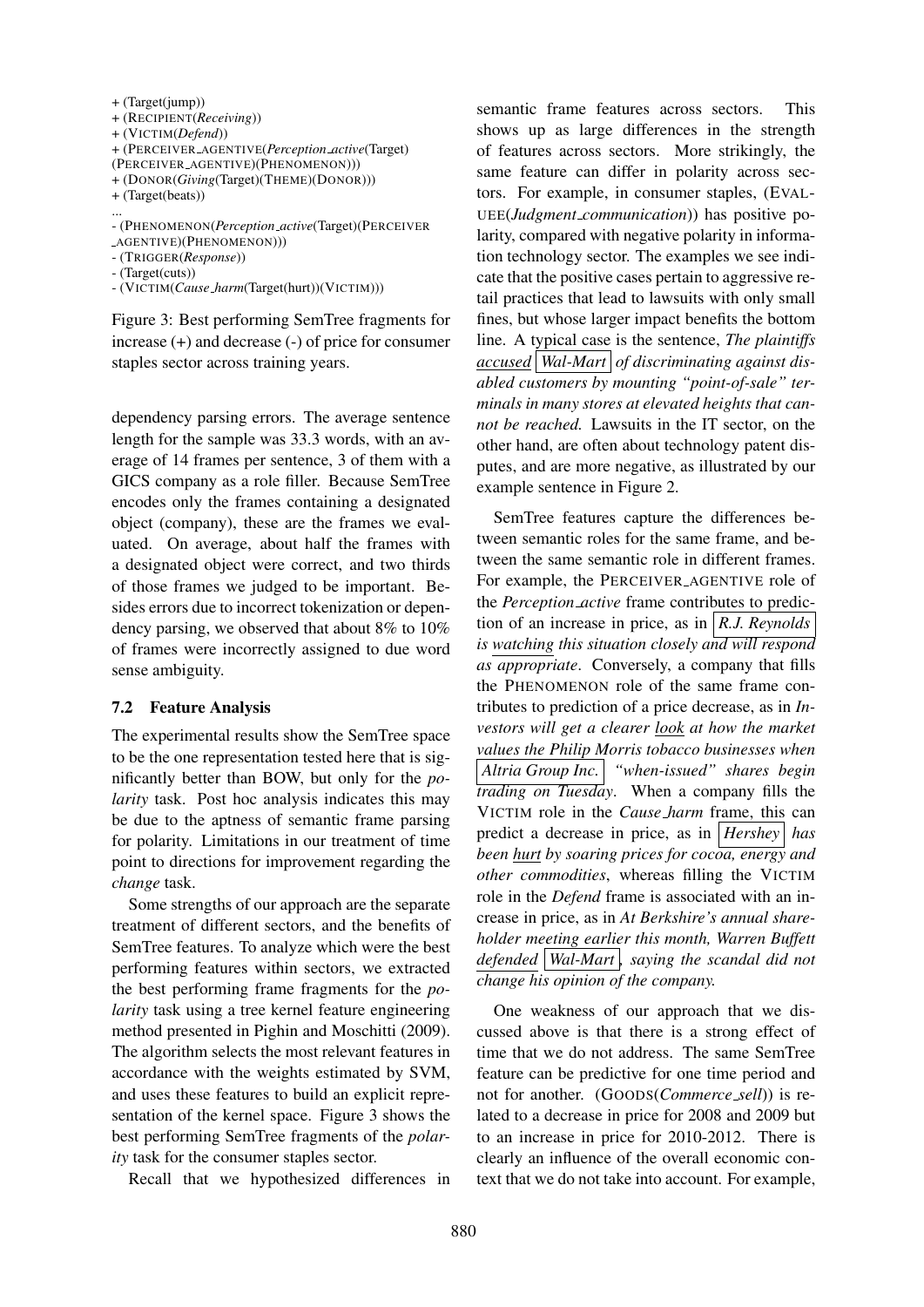the practices of acquiring or selling a business are different in downturning versus recovering markets. An important observation of the MCC values, especially in the case of SemTreeFWD is that MCC increases during the years 2011-2012. We attribute this change to the difficulty of predicting stock price trends when there is the high volatility typical of a financial crisis. The effect of news on volatility, however, can be explored independently. For example, Creamer et al. (2012) detect a strong association.

Another weakness of our approach is that we take sentences out of context, which can lead to prediction errors. For example, the sentence *Longs' real estate assets alone are worth some* \$*2.9 billion, or* \$*71.50 per share, Ackman wrote, meaning that CVS would essentially be paying for real estate, but gaining Longs' pharmacy benefit management business and retail operations for free* is treated as predicting a positive polarity for *CVS*. This would be accurate if *CVS* was actually going to acquire *Longs*' business. Later in the same news item, however, there is a sentence indicating that the sale will not go through, which predicts negative polarity for *CVS*: *Pershing Square Capital Management said on Thursday it won't support a tender offer from CVS Caremark Corp for rival Longs Drug Stores Corp because the offer price "materially understates the fair value of the company," according to a filing.*

# 8 Conclusion

We have presented a model for predicting stock price movement from news. We proposed FWD (Frames, BOW, and part-of-speech specific DAL) features and SemTree data representations. Our semantic frame-based model benefits from tree kernel learning using support vector machines. The experimental results for our feature representation perform significantly better than BOW on the *polarity* task, and show promise on the *change* task. It also facilitates human interpretable analysis to understand the relation between a company's market value and its business activities. The signals generated by this algorithm could improve the prediction of a financial time series model, such as ADS (Rydberg and Shephard, 2003).

Our future work will consider the contextual information for sentence selection, and an aggregation of weighted news content based on the decay effect over time for individual companies. We plan to use a moving window for training and testing. We will also explore different labeling methods, such as a threshold for price change tuned by sectors and background economics.

# 9 Acknowledgements

The authors thank the anonymous reviewers for their insightful comments.

# References

- Apoorv Agarwal, Fadi Biadsy, and Kathleen Mckeown. 2009. Contextual phrase-level polarity analysis using lexical affect scoring and syntactic N-grams. In *Proceedings of the 12th Conference of the European Chapter of the ACL (EACL 2009)*, pages 24– 32, Athens, Greece, March. Association for Computational Linguistics.
- Apoorv Agarwal, Boyi Xie, Ilia Vovsha, Owen Rambow, and Rebecca Passonneau. 2011. Sentiment analysis of twitter data. In *Proceedings of the Workshop on Languages in Social Media*, LSM '11, pages 30–38. Association for Computational Linguistics.
- Pierre Baldi, Søren Brunak, Yves Chauvin, Claus A. F. Andersen, and Henrik Nielsen. 2000. Assessing the accuracy of prediction algorithms for classification: an overview. *Bioinformatics*, 16:412 – 424.
- Roy Bar-Haim, Elad Dinur, Ronen Feldman, Moshe Fresko, and Guy Goldstein. 2011. Identifying and following expert investors in stock microblogs. In *Proceedings of the 2011 Conference on Empirical Methods in Natural Language Processing*, pages 1310–1319, Edinburgh, Scotland, UK., July. Association for Computational Linguistics.
- David M. Blei and Jon D. McAuliffe. 2007. Supervised topic models. In *Advances in Neural Information Processing Systems, Proceedings of the Twenty-First Annual Conference on Neural Information Processing Systems, Vancouver, British Columbia, Canada, December 3-6*.
- Christopher Chua, Maria Milosavljevic, and James R. Curran. 2009. A sentiment detection engine for internet stock message boards. In *Proceedings of the Australasian Language Technology Association Workshop 2009*, pages 89–93, Sydney, Australia, December.
- Michael Collins and Nigel Duffy. 2002. New ranking algorithms for parsing and tagging: kernels over discrete structures, and the voted perceptron. In *Proceedings of the 40th Annual Meeting on Association for Computational Linguistics*, ACL '02, pages 263– 270, Stroudsburg, PA, USA. Association for Computational Linguistics.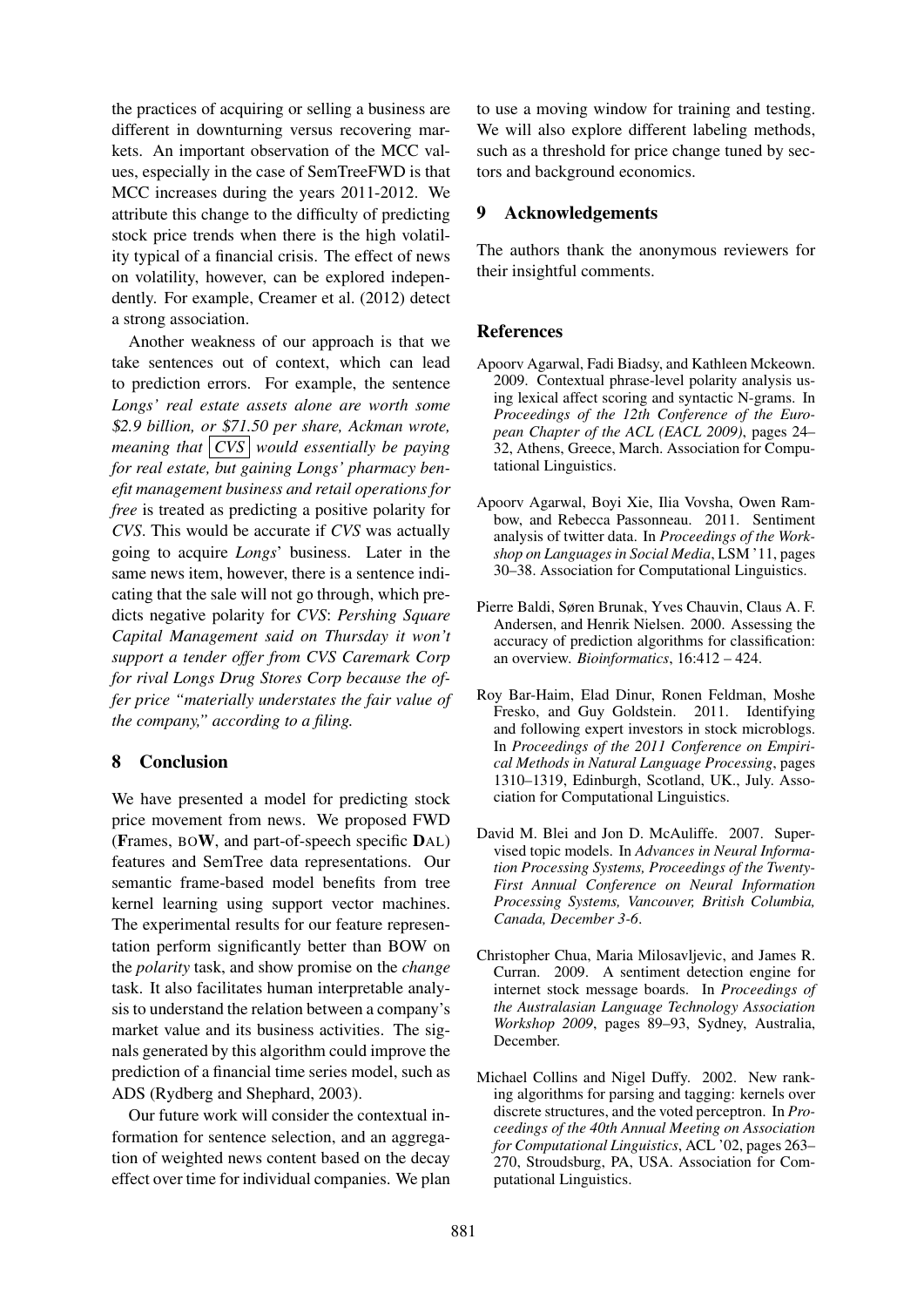- Germán G. Creamer, Yong Ren, and Jeffrey V. Nickerson. 2012. A Longitudinal Analysis of Asset Return, Volatility and Corporate News Network. In *Business Intelligence Congress 3 Proceedings*.
- Dipanjan Das and Noah A. Smith. 2011. Semisupervised frame-semantic parsing for unknown predicates. In *Proceedings of the 49th Annual Meeting of the Association for Computational Linguistics: Human Language Technologies - Volume 1*, HLT '11, pages 1435–1444, Stroudsburg, PA, USA. Association for Computational Linguistics.
- Dipanjan Das and Noah A. Smith. 2012. Graph-based lexicon expansion with sparsity-inducing penalties. In *HLT-NAACL*, pages 677–687. The Association for Computational Linguistics.
- Scott Deerwester, Susan T. Dumais, George W. Furnas, Thomas K. Landauer, and Richard Harshman. 1990. Indexing by latent semantic analysis. *Journal of the American Society for Information Science*.
- Ann Devitt and Khurshid Ahmad. 2007. Sentiment polarity identification in financial news: A cohesionbased approach. In *Proceedings of the 45th Annual Meeting of the Association of Computational Linguistics*, pages 984–991, Prague, Czech Republic, June. Association for Computational Linguistics.
- William Dolan, Chris Quirk, and Chris Brockett. 2004. Unsupervised construction of large paraphrase corpora: Exploiting massively parallel news sources. *Proceedings of the 20th International Conference on Computational Linguistics*.
- Joseph Engelberg and Christopher A. Parsons. 2011. The causal impact of media in financial markets. *Journal of Finance*, 66(1):67–97.
- Charles J. Fillmore, Christopher R. Johnson, and Miriam R. L. Petruck. 2003. Background to Framenet. *International Journal of Lexicography*, 16(3):235–250, September.
- Charles J. Fillmore. 1976. Frame semantics and the nature of language. *Annals of the New York Academy of Sciences*, 280(1):20–32.
- Syed Aqueel Haider and Rishabh Mehrotra. 2011. Corporate news classification and valence prediction: A supervised approach. In *Proceedings of the 2nd Workshop on Computational Approaches to Subjectivity and Sentiment Analysis (WASSA 2.011)*, pages 175–181, Portland, Oregon, June. Association for Computational Linguistics.
- Thorsten Joachims. 2006. Training linear svms in linear time. In *Proceedings of the 12th ACM SIGKDD international conference on Knowledge discovery and data mining*, KDD '06, pages 217–226, New York, NY, USA. ACM.
- Giuseppe Jurman and Cesare Furlanello. 2010. A unifying view for performance measures in multi-class prediction. *ArXiv e-prints*.
- Soo-Min Kim and Eduard Hovy. 2006. Extracting opinions, opinion holders, and topics expressed in online news media text. In *Proceedings of the Workshop on Sentiment and Subjectivity in Text*, SST '06, pages 1–8, Stroudsburg, PA, USA. Association for Computational Linguistics.
- Shimon Kogan, Dimitry Levin, Bryan R. Routledge, Jacob S. Sagi, and Noah A. Smith. 2009. Predicting risk from financial reports with regression. In *Proceedings of Human Language Technologies: The 2009 Annual Conference of the North American Chapter of the Association for Computational Linguistics*, NAACL '09, pages 272–280, Stroudsburg, PA, USA. Association for Computational Linguistics.
- Victor Lavrenko, Matt Schmill, Dawn Lawrie, Paul Ogilvie, David Jensen, and James Allan. 2000. Mining of concurrent text and time series. In *In proceedings of the 6th ACM SIGKDD Int'l Conference on Knowledge Discovery and Data Mining Workshop on Text Mining*, pages 37–44.
- Ronny Luss and Alexandre d'Aspremont. 2008. Predicting abnormal returns from news using text classification. *CoRR*, abs/0809.2792.
- Brian W. Matthews. 1975. Comparison of the predicted and observed secondary structure of t4 phage lysozyme. *Biochimica et Biophysica Acta (BBA) - Protein Structure*, 405(2):442 – 451.
- Alessandro Moschitti. 2006. Making tree kernels practical for natural language learning. In *In Proceedings of the 11th Conference of the European Chapter of the Association for Computational Linguistics*.
- Daniele Pighin and Alessandro Moschitti. 2009. Reverse engineering of tree kernel feature spaces. In *Proceedings of the 2009 Conference on Empirical Methods in Natural Language Processing, EMNLP 2009, 6-7 August 2009, Singapore*, pages 111–120.
- Eduardo J. Ruiz, Vagelis Hristidis, Carlos Castillo, Aristides Gionis, and Alejandro Jaimes. 2012. Correlating financial time series with micro-blogging activity. In *Proceedings of the fifth ACM international conference on Web search and data mining*, WSDM '12, pages 513–522, New York, NY, USA. ACM.
- Josef Ruppenhofer and Ines Rehbein. 2012. Semantic frames as an anchor representation for sentiment analysis. In *Proceedings of the 3rd Workshop in Computational Approaches to Subjectivity and Sentiment Analysis*, WASSA '12, pages 104– 109, Stroudsburg, PA, USA. Association for Computational Linguistics.
- Tina H. Rydberg and Neil Shephard. 2003. Dynamics of Trade-by-Trade Price Movements: Decomposition and Models. *Journal of Financial Econometrics*, 1(1):2–25.